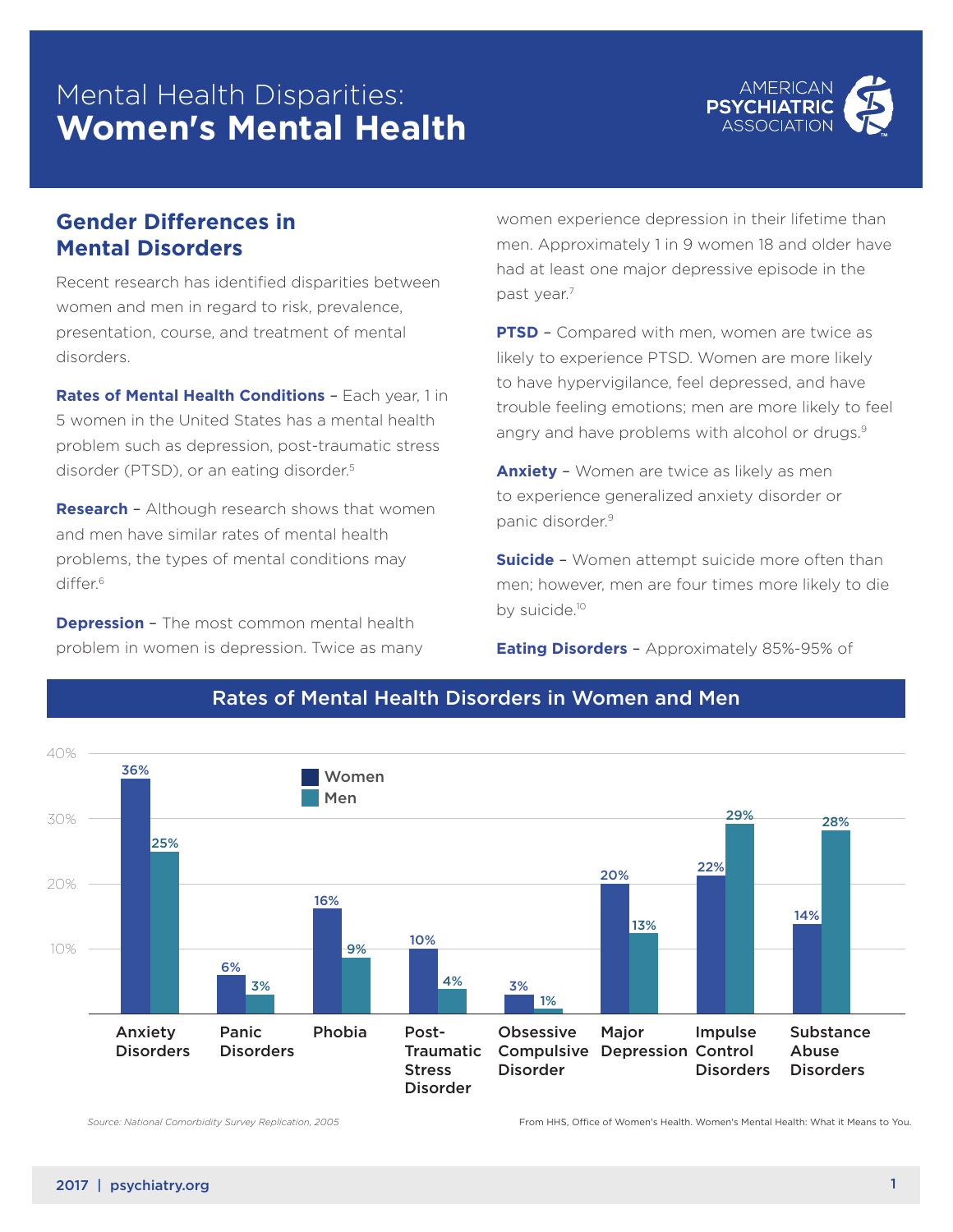people with anorexia nervosa or bulimia and 65% of people with binge eating disorder are women.<sup>11</sup>

**Schizophrenia** – Rates of schizophrenia are similar among men and women. Schizophrenia generally appears in women in their late twenties or early thirties; and in men, from late teens to early twenties.<sup>12</sup>

**Alcohol use** – Women are less likely to experience alcohol use disorder than men.<sup>13</sup>

### **Risk Factors for Mental Health Problems in Women**

Women disproportionately experience the following risk factors for common mental disorders than men.

- Women earn less than men. Women who are full time workers earn about one-fourth less than male counterparts in a given year.<sup>1</sup>
- The poverty rate for women aged 18 to 64 is 14.2% compared with 10.5% for men. For women aged 65 and older the poverty rate is 10.3%, while the poverty rate for men aged 65 and older is 7.0%.<sup>1</sup>
- Victims of violence: About 1 in 3 women have experienced sexual violence, physical violence, and/or stalking by an intimate partner in their lifetime<sup>2</sup>
- An estimated 65% of caregivers are women. Female caregivers may spend as much as 50% more time providing care than male caregivers.<sup>3</sup>

## **Gender Differences in Seeking/Receiving Mental Health Services**

According to a study from the World Health Organization, there are differences in the way women and men seek and use mental health services. There are also differences in the treatment provided.

• Women are more likely to be prescribed psychotropic medications than men.

- Women are more likely to seek help from and disclose mental health problems to their primary health care physician; men are more likely to seek out a mental health specialist.
- Women are less likely than men to disclose problems with alcohol use to their health care provider.
- Women are reluctant to disclose a history of violent victimization unless physicians ask about it directly.
- Women are more likely to be prescribed psychotropic medications than men.
- Physicians are more likely to diagnose depression in women compared with men, even when both genders have identical symptoms or similar scores on standardized measures of depression.

### **Barriers to Accessing Mental Health Care Services Among Women**

Key barriers to mental health treatment for women:

- Economic barriers lack of insurance/cost (including premiums and copays)
- Lack of awareness about mental health issues, treatment options, and available services
- Stigma associated with mental illness
- Lack of time/related support (time off work, child care, transportation)
- Lack of appropriate intervention strategies including integration of mental health and primary health care services

**To learn about best practices for treating diverse populations and to get answers to your questions by leading psychiatrists, please visit APA's Cultural Competency webpage at https://www. psychiatry.org/psychiatrists/cultural-competency.**